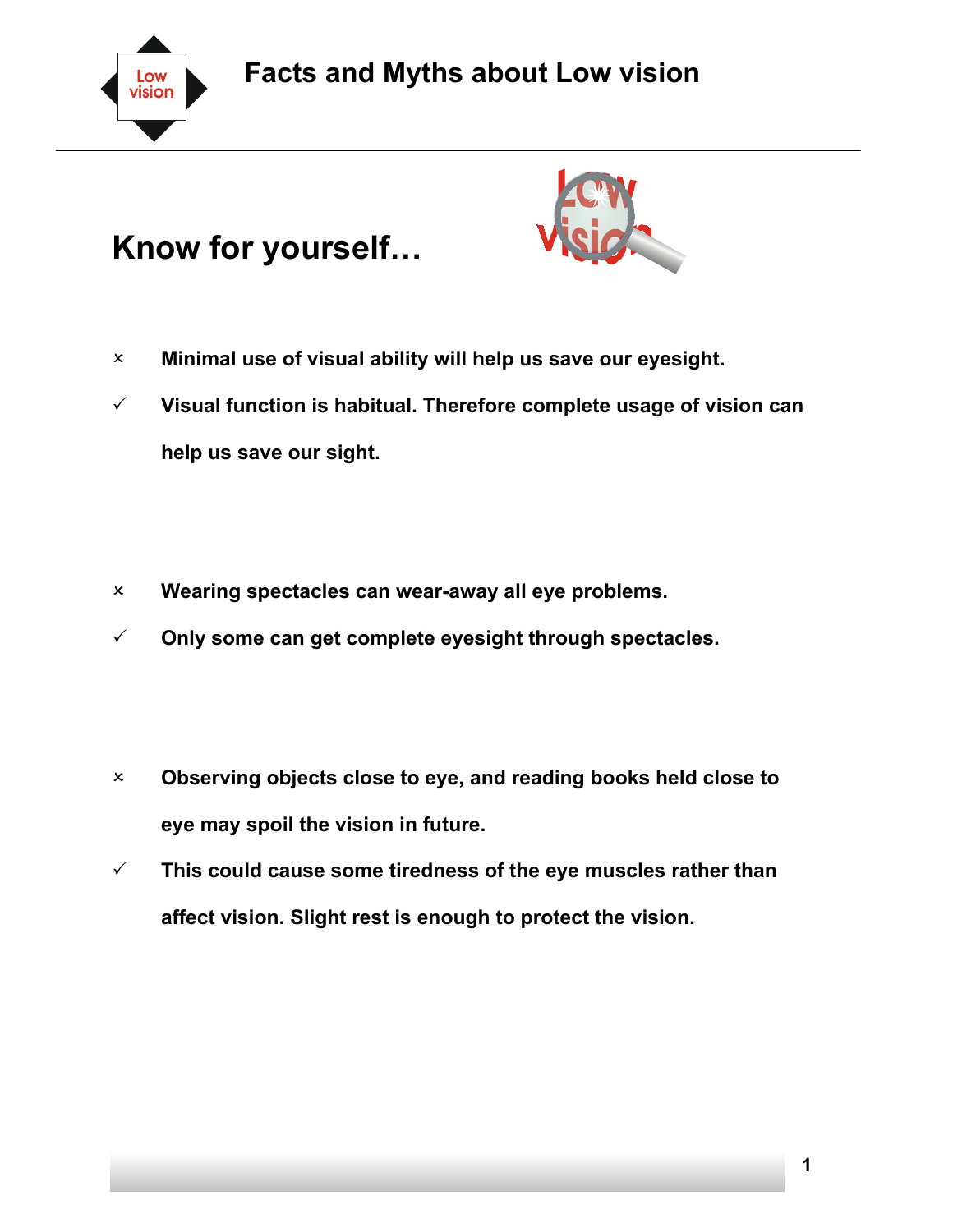

- 2 **Constant use of spectacles, and usage of low vision aids could solve eye problems in course of time.**
- $\checkmark$  Spectacles and other visual aids will only help increase the visual **ability and not to regain lost vision.**
- 2 **Intake of nutritious food can solve all eye problems.**
- 3 **Balanced diet could only solve childhood vision problems that occur due to malnutrition.**
- 2 **Electric light will harm eyesight.**
- $\checkmark$  The right amount of light will always help good eyesight.
- 2 **Persons who are considered to be blind have 0% vision.**
- 3 **90% of those considered blind usually have some extent of vision.**